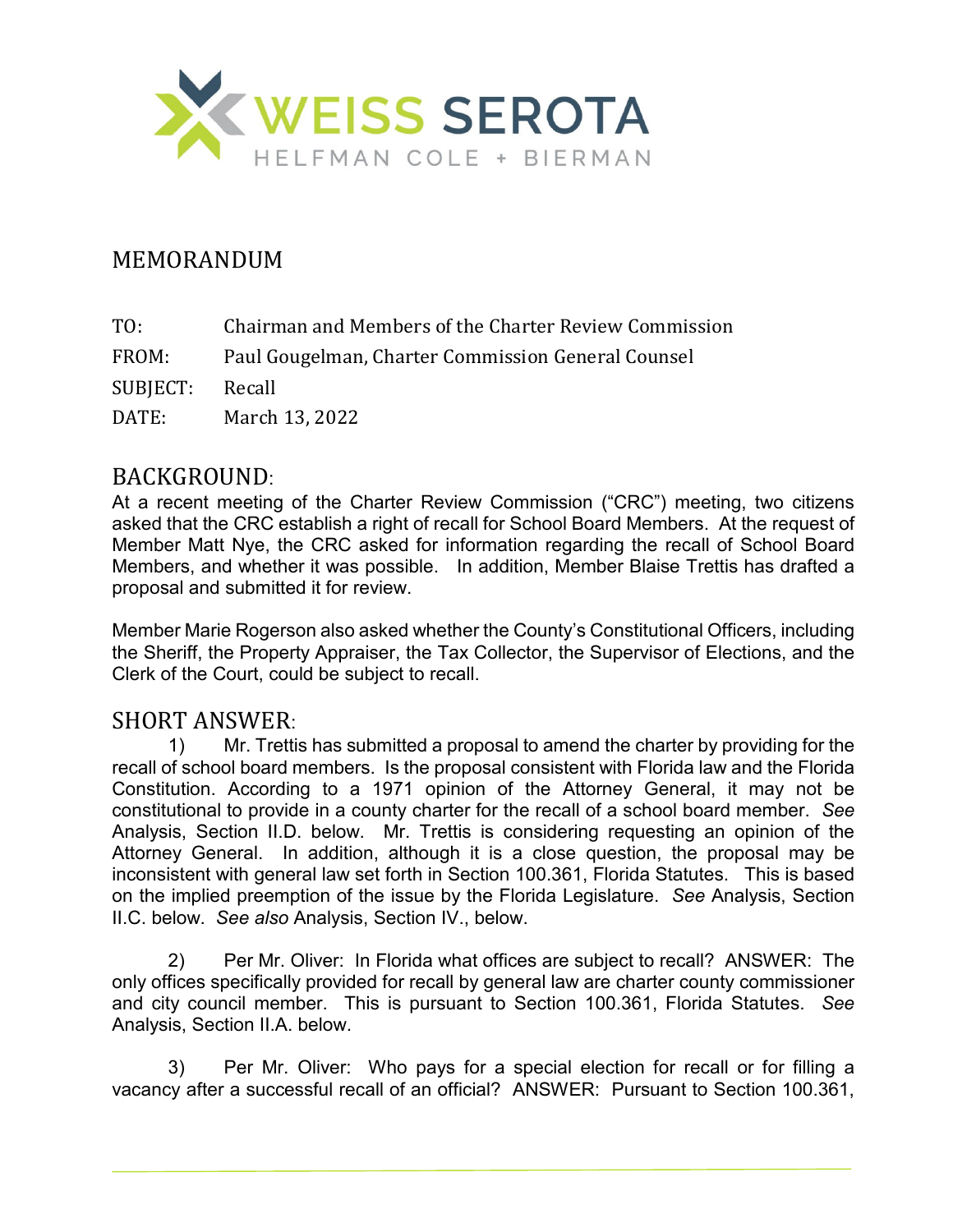Chairman and Members of the Charter Review Commission March 13, 2022 Page 2 of 20

Florida Statutes, two separate petitions must be submitted for the recall of an official to be placed on the ballot. According to general law, the cost of the determination of whether eligible voters have signed each of the petitions is the responsibility of the party seeking the recall. §100.361(2)(g) and (3)(e), Fla.Stat. The recall statute does not specify who has the responsibility for paying for the recall election and the election to fill the vacancy. The Supervisor of Elections has asked the County Attorney to provide her with information in that regard, and we await further information in that regard. *See* Analysis, Section II.E. below.

4) Per Mr. Jenkins: Other than the County Charter, what other legal avenue is available for recall in Florida? ANSWER: The only avenue available for recall is pursuant to Section 100.361, Florida Statutes, a copy of which is attached. There is no other process provided. Thus, the recall of school board members would have to be provided by act of the Legislature. *See* Analysis, Section III., below.

5) Per Ms. Schmitt: Article 8 of the Charter provides for school board members to be elected from single member districts. Is Article 8 legal? What can the County do and not do with regard to school board? ANSWER: More likely than not, were this issue submitted to a court of law, the court would find that the inclusion in the County Charter of language providing for the election of school board members from single-member districts is not consistent with the Florida Constitution or general law. *See* Analysis, Section II.D. and III., below.

6) Per Mr. Trettis: What is the effect of a local bill presented by State Rep. Fine regarding providing for single member school board electoral districts? ANSWER: The legislation did not pass the Florida Legislature. As a result, the Charter's Article 8 providing for single-member School Board district elections appears inconsistent with general law. *See* Analysis, Section II.D., below.

7) Per Mr. Trettis: May the County Charter provide for the recall of School Board Members? ANSWER: The Trettis Recall Proposal appears inconsistent with the Florida Constitution as provided by a 1971 Attorney General Opinion. *See* Analysis, Sections II.D. and IV., below. A closer question is presented with regard to whether the proposal is inconsistent with Section 100.361, Florida Statutes, pursuant to the concept of implied preemption. *See* Analysis, Sections II.C. and IV., below. Additionally, certain provisions of the Trettis Recall Proposal may not be invalid but do not track concepts in the Article IV, Section 7 of the Florida Constitution and Section 100.361, Florida Statutes. *See* Analysis, Sections II.D. and IV., below. 8) Per Ms. Rogerson: May the County Charter provide for the recall of county constitutional officers such as sheriff, tax collector, supervisor of elections, clerk of court, or property appraiser? ANSWER: More likely than not, a court of law would determine that recall of the Sheriff, Tax Collector, Supervisor of Elections, Clerk of Court, or Property Appraiser is not provided for by Florida law based on the concept of implied preemption. *See* Analysis, Section V., below.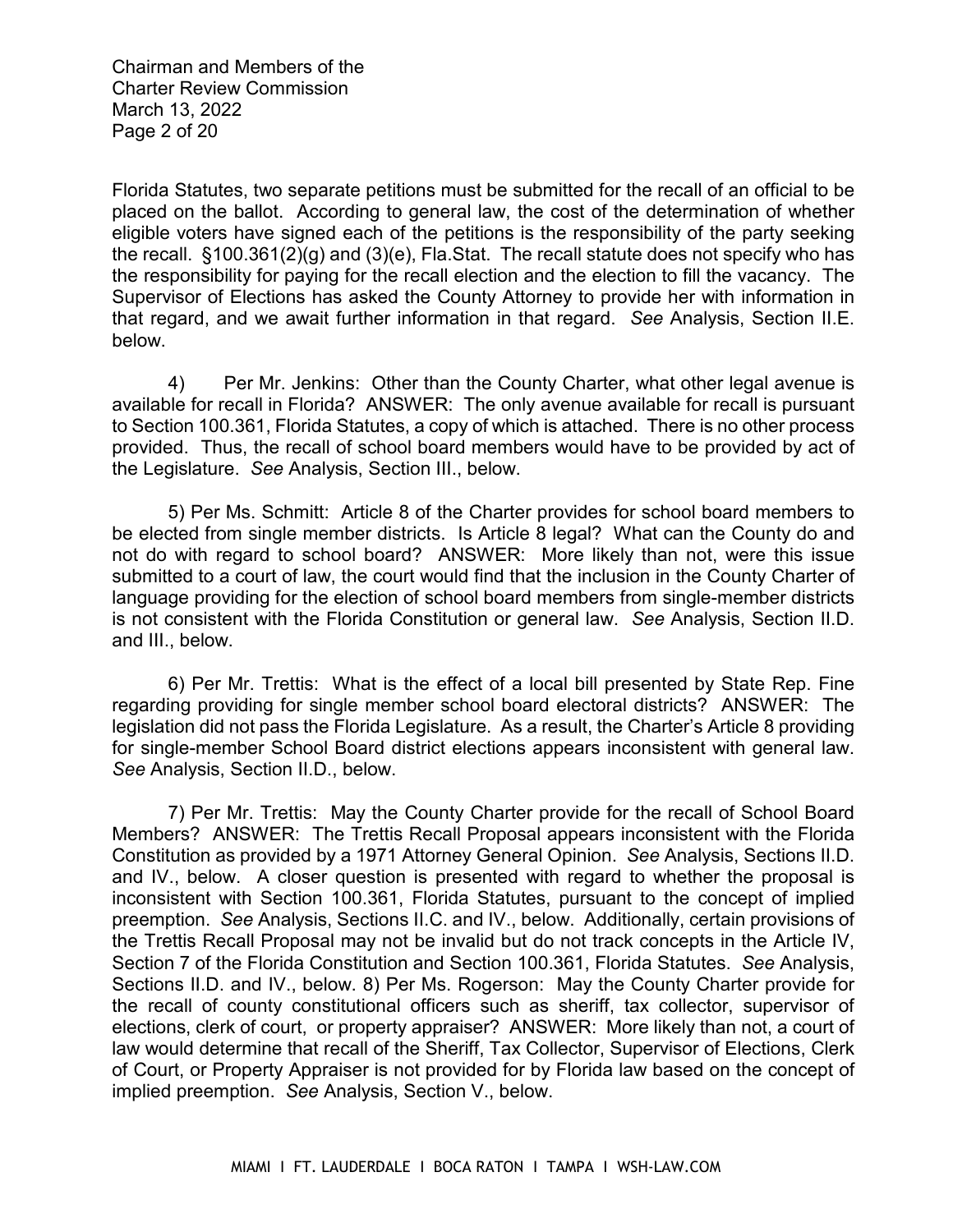Chairman and Members of the Charter Review Commission March 13, 2022 Page 3 of 20

### ANALYSIS: *I*

Concept of Recall in the United States

The concept of recall first appeared in America in the laws for the General Court of the Massachusetts Bay Colony in 1631. However, due to Alexander Hamilton's efforts, the concept was left out of the U.S. Constitution in 1787. Hamilton explained that it would make an elected official "a slave to all the capricious humors among the people."[1](#page-2-0)

The leading state with recall provisions is California. Progressives included the concept in the City of Los Angeles Charter in 1903, and it was used over the following years to recall several councilmembers and the mayor for alleged ties with the mob. In 1908, Oregon adopted the concept of recall, and in 1911, the concept was adopted in the state of California<sup>2</sup>

*II*

# Recall in Florida

A

 $\overline{a}$ 

Background

With regard to the recall of elected officials, the Florida Constitution contains no provisions relating to recall. The Legislature has statutorily provided limited instances in which the voters may recall an elected official. Unlike states such as California, where Governors<sup>[3](#page-2-2)</sup> have been subject to recall twice in the last 20 years which events have been extensively reported in the national news media, $4$  there is no right of recall of a Florida Governor, Lt. Governor, member of the Cabinet, state legislator, school board member, or elected member of a special district.

<span id="page-2-0"></span><sup>1</sup> Spivak, Joshua, *The Recall Law of Unintended Consequences*, Washington Post (Oct. 9, 2003).

<span id="page-2-1"></span><sup>&</sup>lt;sup>2</sup> The concept was promoted by progressive Republican Governor Hiram Johnson, who later went on to become a historically well-known member of the U.S. Senate from 1916 to 1945. *See Hiram Johnson*, Wikipedia, en.wikipedia.org/wiki/Hiram\_Johnson.

<span id="page-2-2"></span><sup>&</sup>lt;sup>3</sup> California Governor Gray Davis was recalled in 2003. The recall of Gavin Newsom in 2019 failed.

<span id="page-2-3"></span><sup>4</sup> *California governor recall election: Voters reject recall of Gavin Newsom*, Washington Post (Sept. 14, 2019); Ballotpedia.org/Gavin\_Newsom\_recall, Governor\_of\_California\_(2019-2021); Spivak, Joshua, *The Recall Law of Unintended Consequences*, Washington Post (Oct. 9, 2003).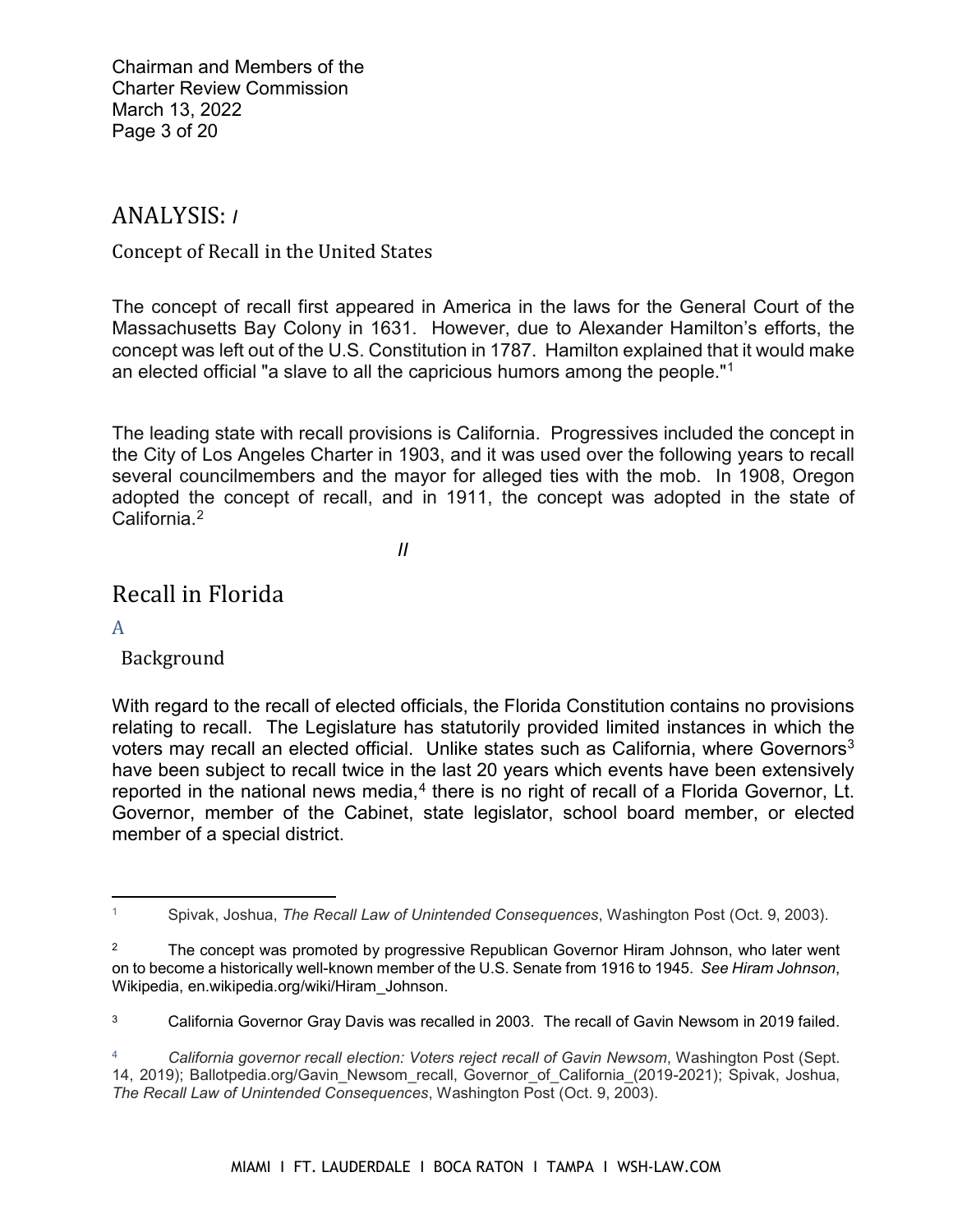Chairman and Members of the Charter Review Commission March 13, 2022 Page 4 of 20

Various cities started sporadically providing for recall of city council members, and the Legislature in 1974,  $5$  decided to bring some type of uniformity to the process. Section 100.3[6](#page-3-1)1, Florida Statutes, was enacted at that time.<sup>6</sup> Section 100.361(11) provides:

> (11) INTENT.—It is the intent of the Legislature that the recall procedures provided in this act shall be uniform statewide. Therefore, all municipal charter and special law provisions which are contrary to the provisions of this act are hereby repealed to the extent of this conflict.

#### B

The Florida Recall Statute

As noted above, the only provision in Florida law for recall elections is Section 100.361, Florida Statutes. The statute specifies that it applies to the governing body of either a charter county or a municipality.  $$100.361(1)$ , Fla.Stat.<sup>[7](#page-3-2)</sup> Furthermore, the statute is intended to provide a uniform statewide process for recall, $8$  and the statute automatically applies to all municipalities and charter counties whether or not they have adopted recall provisions in their charters or by ordinance.[9](#page-3-4)

<span id="page-3-0"></span><sup>5</sup> §§1, 2, Chap. 74-130, Laws of Fla.

<span id="page-3-2"></span><span id="page-3-1"></span> $^{6}$  *Id.* The statute has been amended 14 times.

Section 100.361(1) provides

<sup>(1)</sup> APPLICATION; DEFINITION.—Any member of the governing body of a municipality or charter county, hereinafter referred to in this section as "municipality," may be removed from office by the electors of the municipality. When the official represents a district and is elected only by electors residing in that district, only electors from that district are eligible to sign the petition to recall that official and are entitled to vote in the recall election. When the official represents a district and is elected at-large by the electors of the municipality, all electors of the municipality are eligible to sign the petition to recall that official and are entitled to vote in the recall election. Where used in this section, the term "district" shall be construed to mean the area or region of a municipality from which a member of the governing body is elected by the electors from such area or region. Members may be removed from office pursuant to the procedures provided in this section. This method of removing members of the governing body of a municipality is in addition to any other method provided by state law.

<span id="page-3-3"></span><sup>8</sup> §100.361(11), Fla.Stat.

<span id="page-3-4"></span><sup>9</sup> §100.361(12), Fla.Stat. Prior to the time that this provision was adopted as a part of Section 100.361, Florida Statutes, an opinion of the Florida Attorney General, AGO 79-38, and an opinion of the Florida Division of Elections, DE 78-48, had reached this conclusion.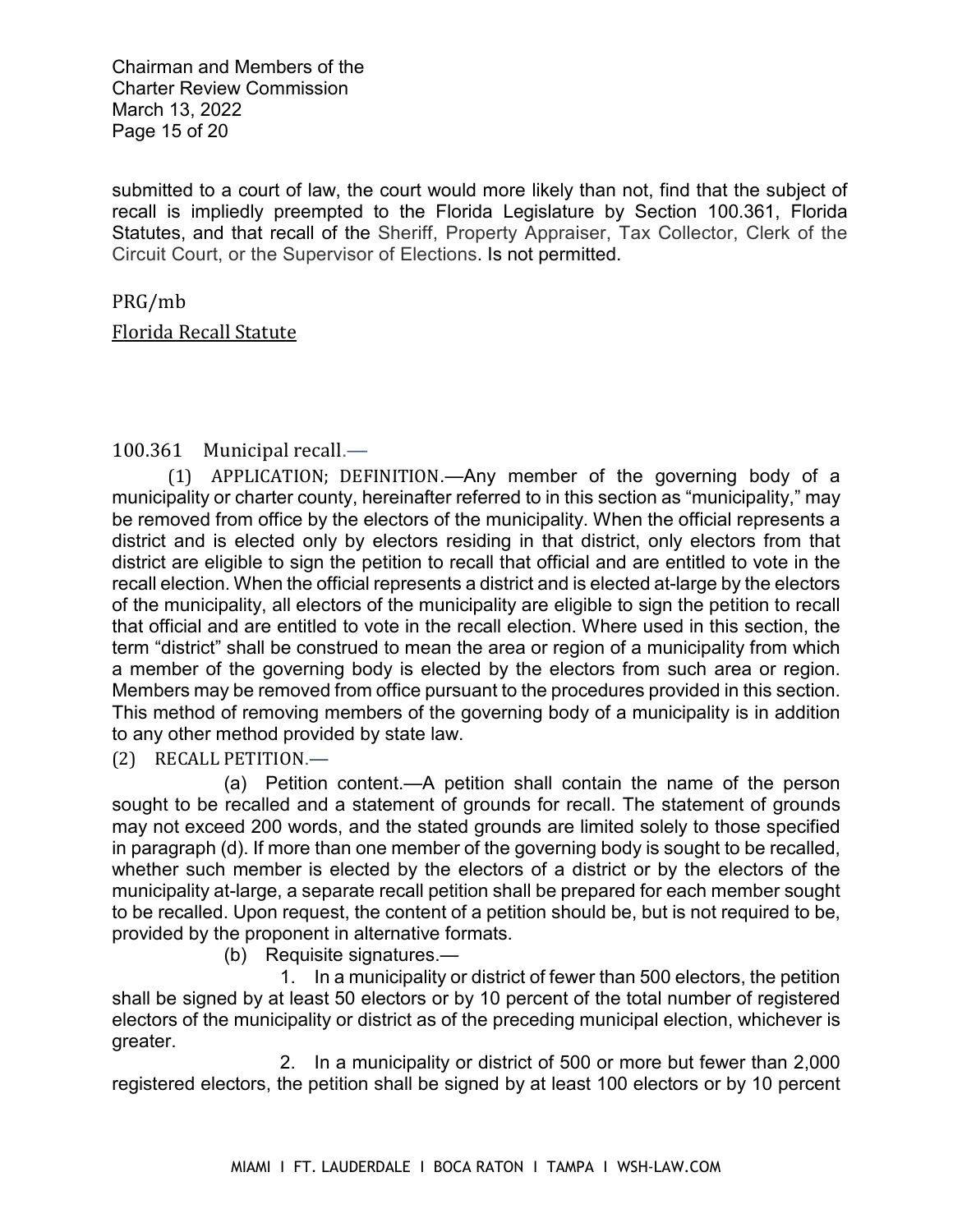Chairman and Members of the **Charter Review Commission** March 13, 2022 Page 4 of 20

Various cities started sporadically providing for recall of city council members, and the Legislature in 1974, <sup>5</sup> decided to bring some type of uniformity to the process. Section 100.361, Florida Statutes, was enacted at that time.<sup>6</sup> Section 100.361(11) provides:

 $\ddot{\phantom{0}}$ 

 $INTENT. I$   $L$ 

 $\mathsf T$ 

 $\blacksquare$ 

 $\mathsf{B}$ The Florida Recall Statute

| A F<br>F S. T                     | $S$ .<br>F.S.<br>$\mathsf F$ |
|-----------------------------------|------------------------------|
|                                   |                              |
| C.                                | $L$ F.                       |
| Id. T<br>${\sf S}$ .              |                              |
|                                   | APPLICATI ON DEFINITION. A   |
|                                   | $\cdot$ W                    |
|                                   | . $\ensuremath{\mathsf{W}}$  |
|                                   | W                            |
|                                   | ${\sf M}$<br>. T             |
| F <sub>1</sub>                    | S.                           |
| . $F.$<br>.FSF<br>FDEDE<br>FA AO- | S. P<br>$\sf S$              |

÷,